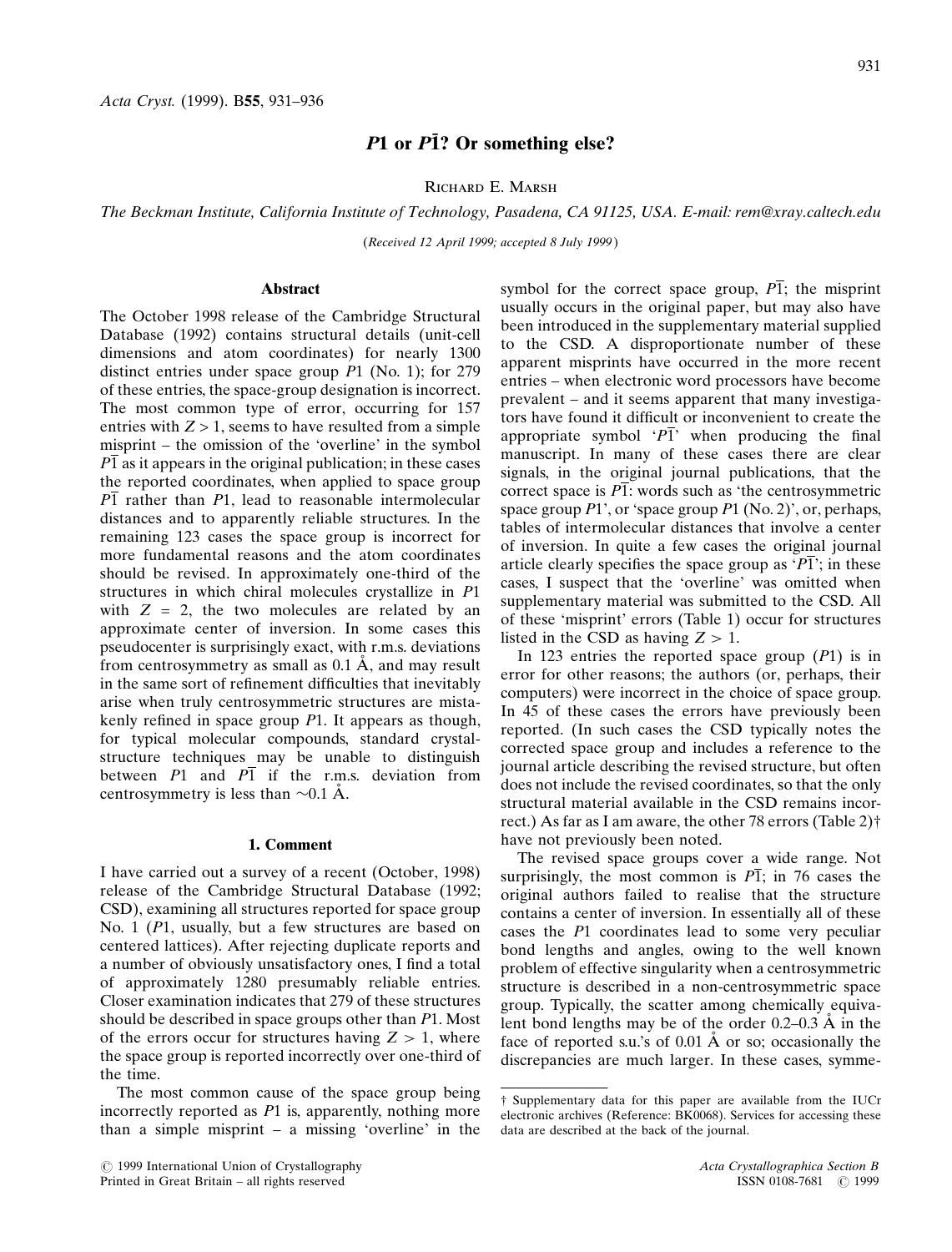trizing the coordinates across the center of inversion in  $\overline{P1}$  invariably leads to far more reasonable molecular geometry. (The severe covariance terms in the P1 refinement must lead to large uncertainties in the differences between related bond lengths, but not in their average values; see, for example, Marsh et al., 1998). Only very occasionally did the original authors point out that some of the bond lengths were unsatisfactory or questionable.

The second most frequent space-group revision is to C2 (23 cases). In such cases, when the Laue group is changed but no center of inversion is added, refinement difficulties and large covariance terms are not to be feared (Schomaker & Marsh, 1979); the symmetrized bond lengths in these structures differ little from the individual values obtained from the P1 coordinates. Other revised space groups are: Cc (seven examples), C2/c (six), Fdd2 (two), R3 (two),  $P3_121$  (two),  $P2_1/c$ ,  $C2/m$ ,  $P2_12_12_1$ ,  $Cmc2_1$  and R3 (one each). Approximately 4% of the structures with  $Z = 1$  and 13% (plus the 'misprint' cases) of those with  $Z > 1$  should be revised. Two entries, 'KOKNUT' and 'YORTII', warrant special notice; I shall discuss them later.

Of the 483 valid examples of space group  $P1$  with  $Z >$ 1, approximately 90% are chiral compounds. (I was occasionally unable to tell whether the compound was formally chiral, perhaps by synthesis, or whether chirality was induced during crystallization.) As I examined these structures, I soon noted a tendency for pairs of these chiral molecules to be related by an approximate center of inversion. Accordingly, I surveyed them more systematically, searching for approximate centers; in perhaps one-third of the entries I could find such a center. In some cases it was surprisingly exact; for the compound aqua(1,10-phenanthroline-l-serinato) copper(II) nitrate (ZAMBEU; Moreno-Esparza et al., 1995) the r.m.s. deviation of the centers of all pairs of equivalent atoms from their global center is less than 0.07 Å. (The chiral  $\alpha$ -C atoms of the serinate ligands, of course, show a larger deviation.) In the case of JAPMES  $(C_{26}H_{23}BrO_7;$  Giordano & Lanzetta, 1989) the authors noted an approximate center of inversion which led to large correlation coefficients and unsatisfactory refinement; in the final refinements they imposed an exact center between all pairs of atoms except for the chiral atom and its five neighbors. The final r.m.s. deviation from centrosymmetry is  $\sim 0.08$  Å.

A common theme in the nearly centrosymmetric pairing of chiral molecules is that the external portions of the molecules find a means of achieving centrosymmetric packing and the interior portions, typically including the chiral atoms, adjust as they see fit. Another method of attaining approximate centrosymmetry, particulary for amino acids, is for an N atom and an O atom to interchange places in an otherwise centrosymmetric coordination or hydrogen-bonding arrangement. In chirally substituted ring systems, different modes of

# Table 1. CSD entries listed under space group  $P1$  ( $Z = 2$ ) rather than  $\overline{P1}$ , apparently because of misprints

The atomic coordinates supplied for these compounds, when applied to space group  $\overline{P1}$ , lead to reasonable structures (see text).

| Refcode             | Refcode             | Refcode             |
|---------------------|---------------------|---------------------|
| <b>DUJCOA</b>       | <b>LEXPIN</b>       | TAXPAJ              |
| DUTHUV†             | <b>NAJWEA</b>       | <b>TEBBEH</b> †     |
| DUWDAA              | NANMOE              | <b>TENCAO</b>       |
| EABPOM <sup>†</sup> | <b>NAZBEV</b>       | <b>TEPJIH</b>       |
| EABPUS†             | <b>NETXIT</b>       | TEXHUZ†             |
| FABRIJ01†           | <b>NIBDIL</b>       | <b>TIVPAP</b>       |
| <b>FAFGIC</b>       | NIDVOL              | TOFYOC‡             |
| FASCIL              | <b>NIJHOD</b>       | VAWZIC†             |
| <b>FECNAC</b>       | NIZROD              | VAXHEH              |
| FEPCAE†             | <b>NOFBEP</b>       | VEHSUW†             |
| <b>FEVNID</b>       | <b>PAJBUX</b>       | <b>VELYOA</b>       |
| <b>FEXDAN</b>       | <b>PAJMES</b> §     | <b>VICKAT</b>       |
| <b>FIBKIK†</b>      | PAJMOC              | <b>VICVEI</b>       |
| <b>FIBKOO†</b>      | <b>PAKSOJ</b>       | VOLFAD†             |
| FOLSOO              | PALDOV01            |                     |
|                     |                     | VOMLIS†             |
| <b>FUYFEK</b>       | PEJGAM              | <b>VONSAS</b>       |
| <b>HARLOB</b>       | <b>PEZHAD</b>       | <b>VONSIA</b>       |
| <b>HEWWEL</b>       | <b>PIZXEB</b>       | <b>VOVKAS</b>       |
| JAPXUT01†           | POLTUF†             | <b>VOZGAS</b>       |
| JATMEW†             | RARYEO†             | VULNOF†             |
| JAXJUN              | <b>RAWSIR</b>       | <b>VUPMEY</b>       |
| JEDXIZ†             | REFLAP†             | VUSTAE              |
| <b>JISSOT</b>       | REJBIR†             | WAFCOV <sup>†</sup> |
| <b>JOGJOE</b>       | <b>RERBOF</b>       | WAFDAI              |
| JOPSEM              | REWMEL              | <b>WALRIK</b>       |
| JOYFUY              | <b>RILCIY</b>       | WEMCOG              |
| JUFWEM10            | <b>RILCUK</b>       | YAFHOC†             |
| <b>JUGMON</b>       | ROCHEA†             | <b>YAGLEX</b>       |
| KARYEH10            | <b>RODLEB</b>       | YAGRUT†             |
| KAYWOW†             | <b>ROKHOO</b>       | YAGZOV†             |
| KECPOX              | <b>ROPCAA</b>       | YIGMUW              |
| KEDXOG              | <b>RUFHEF</b>       | ZACCEL              |
| KEFTIY†             | <b>RUPYIK</b>       | ZAVPIV              |
| KEHBII              | <b>RUOJIW</b>       | ZEOHAE              |
| KESXAH              | <b>RUOOUP</b>       | ZIDKEC†             |
| KEYKOO              | <b>SEFGUF</b>       | ZIRTAV†             |
| KEZSUD              | SETLOS <sup>†</sup> | <b>ZIXDAL</b>       |
| KIHVIG              | <b>SIHMAX</b>       | ZIZTEH              |
| KIJDAI              | <b>SILNUW</b>       | ZONGUE†             |
| KIJREA              | <b>SIMRUB</b>       | <b>ZOPXOR</b>       |
| KIKYAE†             | <b>SIRLAG</b>       | ZORCUE              |
| KIKZOT†             | SOHJII†             | ZOWBUI†             |
| KOGFAN†             | SUGLEL              | ZOXLAZ <sup>†</sup> |
| KOTXIA†             | <b>SUGSIW</b>       | ZOYQEJ              |
| KUMZIB†             | <b>SUJYUR</b>       | ZOYOIN†             |
| KUPZOK              | <b>SUMBOR</b>       | ZUBJEL              |
| KURZUS†             | TACNAM <sup>†</sup> | <b>ZUBJIP</b>       |
| KUXNAS              | <b>TADSEW</b>       | ZUBJOV†             |
| <b>LADSUE</b>       | TAFCUY†             | ZUCGAF†             |
| LAPCIO              | <b>TAKJUK</b>       | ZUKSED†             |
| LECLUA              | <b>TAXHIJ†</b>      | ZUSRIO              |
| <b>LEVMEE</b>       | <b>TAWMAF</b>       | ZUXXAR              |
|                     |                     |                     |

² Dr David Watson has informed me that these 48 entries have been revised in the April 1999 release of the CSD as a result of correspondence with me in late January 1999, and that the remaining entries in the list will be revised in the October 1999 release.  $\pm$  Reported in space group F1; should be  $\overline{F1}$ . § The correct value of Z is 1.

ring puckering can lead to approximately centrosymmetric pairing. However, I have not examined in any detail the various techniques that pairs of chiral mole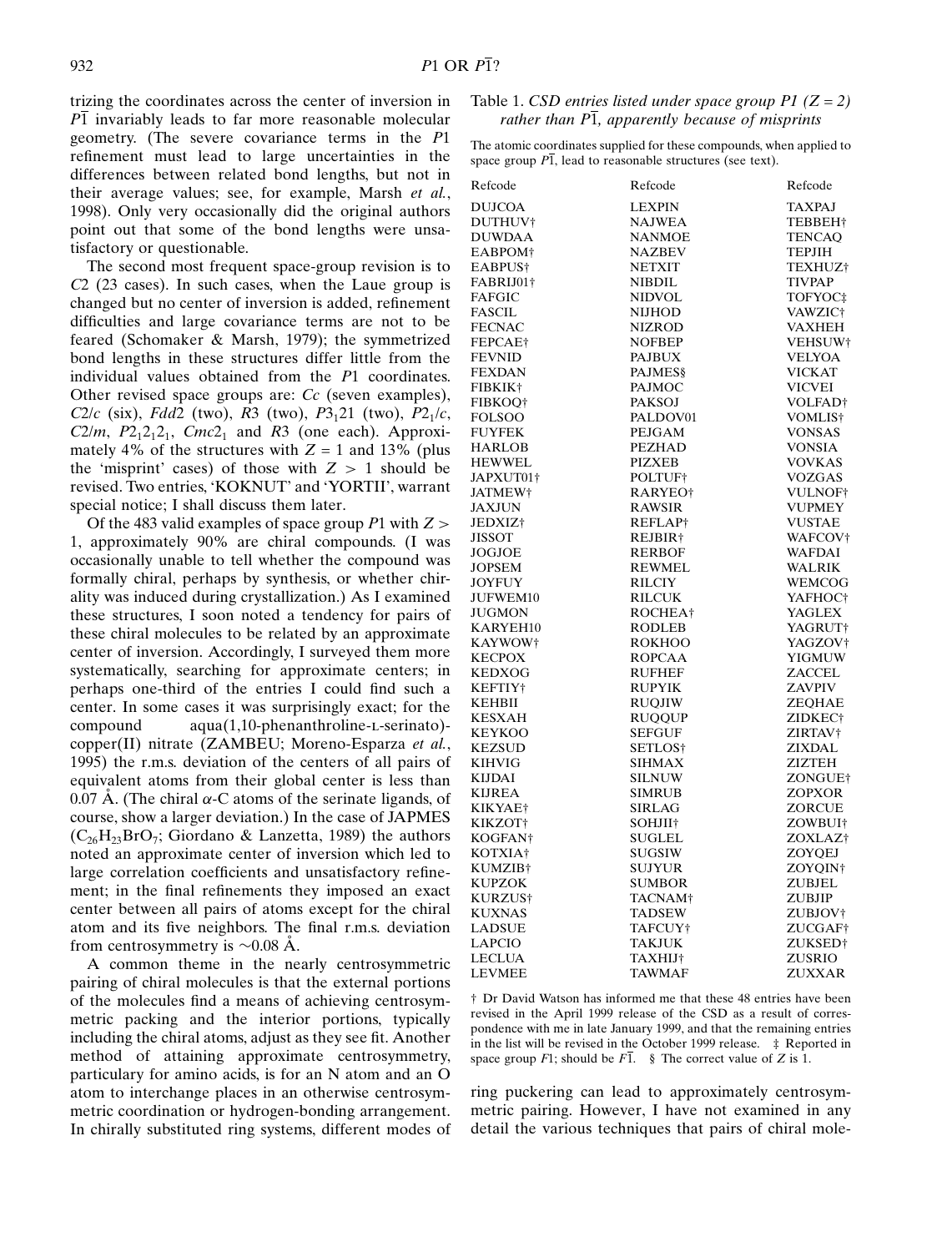In these cases the atomic coordinates should be revised

| Refcode                   | Space group              | Z                        |
|---------------------------|--------------------------|--------------------------|
|                           |                          | 4                        |
| <b>BUTHPN</b>             | C2<br>$_{P1}$            | $\overline{c}$           |
| <b>CIKDOP</b>             |                          |                          |
| DARNUF                    | C <sub>2</sub>           | $\overline{c}$           |
| <b>DISRAY</b>             | $_{P1}$                  | $\mathbf{1}$             |
| DUPFEZ10                  | $_{P1}$                  | $\overline{c}$           |
| ENCOMA10                  | C <sub>2</sub>           | $\overline{c}$           |
| <b>FEWCIT</b>             | $_{P1}$                  | $\overline{c}$           |
| FUJFOF10                  | P <sub>1</sub>           | $\overline{c}$           |
| <b>FUMROU</b>             | P <sub>1</sub>           | $\mathbf{1}$             |
| FURGAA01†                 | P <sub>1</sub>           | $\overline{c}$           |
| GALYOH‡                   | P <sub>1</sub>           | $\overline{c}$           |
| <b>GAZYAH</b>             | C2                       | $\overline{4}$           |
| <b>GIPTAA</b>             | $_{P1}$                  | $\overline{c}$           |
| <b>HICMUB</b>             | $P\overline{1}$          | $\overline{c}$           |
| <b>HPHGER</b>             | $_{P1}$                  | 1                        |
| <b>JELFIP</b>             | $P\overline{1}$          | 1                        |
| <b>JIFYAY</b>             | C <sub>2</sub>           | 4                        |
| JIYKAD                    | $P2_12_12$               | $\overline{c}$           |
| JOHRAZ                    | Ρ1                       | $\overline{c}$           |
| <b>JORMIM</b>             | C2                       | $\overline{4}$           |
| <b>KECRIT</b>             | P <sub>1</sub>           | 8                        |
| <b>KERVEI</b>             | C2                       | 4                        |
| <b>KOPKOP</b>             | C <sub>2</sub>           | 4                        |
| <b>KUCTEH</b>             | $P\overline{1}$          | $\overline{c}$           |
|                           |                          | 2                        |
| LACFIE<br><b>LEMZAE</b>   | P2 <sub>1</sub> /c<br>P1 |                          |
|                           |                          | 1                        |
| <b>LIKXOS</b>             | Cc                       | 4                        |
| LIKXUY                    | Cc                       | 4                        |
| <b>MBDARP</b>             | C <sub>2</sub>           | 4                        |
| <b>NICBOQ</b>             | C <sub>2</sub>           | 4                        |
| NIXQAM                    | C <sub>2</sub>           | 4                        |
| NOQBUQ                    | $Cmc2_1$                 | 4                        |
| PABYIA                    | Сc                       | 4                        |
| PACDAY                    | P1                       | $\overline{c}$           |
| PADWOG                    | C2                       | 4                        |
| PBBTAZ01                  | $P\overline{1}$          | $\overline{c}$           |
| <b>POPKUA</b>             | $_{P1}$                  | $\overline{c}$           |
| <b>RAFWAW</b>             | C2                       | $\overline{\mathbf{4}}$  |
| <b>RIGSEF</b>             | $P\overline{1}$          | $\overline{\mathbf{c}}$  |
| RIQHAA                    | $P\overline{1}$          | $\overline{c}$           |
| <b>RISZIC</b>             | P <sub>1</sub>           | $\overline{c}$           |
| <b>ROBCEO</b>             | $_{Cc}$                  | $\overline{4}$           |
| SEWZAV                    | $\overline{P1}$          | $\overline{\mathbf{c}}$  |
| SIHLOK                    | P <sub>1</sub>           | $\overline{c}$           |
| <b>SIJDUK</b>             | $P\overline{1}$          | $\mathbf{1}$             |
| <b>SILREK</b>             | C2/c                     | 4                        |
| SMOCUC10                  | $P\overline{1}$          | $\overline{c}$           |
| <b>SOHROW</b>             | C2                       | $\overline{4}$           |
| SUKJOX                    | C <sub>2</sub>           | 4                        |
| TEBLUH                    | $P\overline{1}$          | $\overline{\mathbf{c}}$  |
| TEFDUD                    | $P\overline{1}$          | $\sqrt{2}$               |
| TEVZAV                    | C <sub>2</sub>           | $\overline{\mathbf{4}}$  |
| TIYVIG                    | $\overline{P1}$          | $\overline{\mathbf{c}}$  |
|                           | C2/c                     | $\overline{\mathbf{4}}$  |
| TIZWAA01<br><b>TOJTER</b> | $P\overline{1}$          | $\overline{c}$           |
|                           | $\overline{P1}$          |                          |
| <b>TOJTIV</b>             |                          | $\overline{c}$           |
| <b>TOQJAK</b>             | $\mathbb{C}$ c           | $\overline{\mathcal{L}}$ |
| <b>VEBPIB</b>             | $P3_121$                 | 3                        |
| VEBPOH                    | $P3_121$                 | 3                        |
| <b>VEMSAH</b>             | C <sub>2</sub>           | $\overline{\mathbf{4}}$  |
| <b>WENGAX</b>             | Fdd2                     | 8                        |
| WEPWUJ                    | $_{P1}$                  | $\overline{c}$           |

Table 2 (cont.)

| Refcode         | Space group     | Z              |
|-----------------|-----------------|----------------|
| WIMGOO10        | $P\overline{1}$ | 1              |
| YADJAO          | $P\overline{1}$ | 2              |
| <b>YAHYIP</b>   | Cc              | 4              |
| <b>YEPBAW</b>   | $\overline{P1}$ | $\overline{c}$ |
| YIBBOA          | $P\overline{1}$ | $\overline{c}$ |
| <b>YIWSAY</b>   | $P\overline{1}$ | 4              |
| <b>YOPSOL</b>   | $P\overline{1}$ | $\overline{c}$ |
| <b>YOWBIV</b>   | $P\overline{1}$ | $\overline{c}$ |
| <b>YOYPUX</b>   | $P\overline{1}$ | 1              |
| <b>YUCHAF</b>   | $P\overline{1}$ |                |
| ZADCAI          | $P\overline{1}$ |                |
| <b>ZASTES</b> § | $P\overline{1}$ |                |
| <b>ZEDCAM</b>   | C <sub>2</sub>  | 4              |
| <b>ZIYPUS</b>   | $P\overline{1}$ |                |
| <b>ZOWFAS</b>   | $\overline{P1}$ | $\mathfrak{D}$ |
| <b>ZUBDAB</b>   | C2              | 4              |

² FURGAA01 and FURGAA02 are separate entries in the CSD, both listed as space group  $P1$ ,  $Z = 4$ , but with different cell dimensions; they are reported as two separate modifications of 9-ethyl-8-hydroxyguanine monohydrate (Doi et al., 1991). Both sets of coordinates represent lattice-centered structures which can be reduced to the same primitive lattice and to the same structure in space group  $\overline{PI}$ ,  $Z = 2$ . The entry FURGAA contains the correct unit cell and space group, but no coordinates.  $\ddagger$  Originally reported in space group  $I1$ ,  $Z =$ 4. § Reported in the CSD as space group  $P1$ ,  $Z = 2$ . In the original paper (Sokol *et al.*, 1995) the space group is reported as  $P\overline{1}$ ,  $Z = 2$ ; coordinates are given for an entire, approximately centrosymmetric molecule. The cell is too small to contain more than one molecule.

cules may resort to in attempting to achieve centrosymmetric packing arrangements. Nor do I have much of an idea as to how `approximate centrosymmetry' might be defined. In general, I have applied it to arrangements in which the r.m.s. value of the deviations of the individual centers between pairs of related atoms from the global center is less than about  $0.5 \text{ Å}$ ; but there remains the bothersome question as to whether or not a pair of `related atoms' need be chemically identical as they obviously are not when N must be paired with O, and in several other examples as well. Nevertheless, the general tendency seems clear: crystal structures prefer to be centrosymmetric (Brock & Dunitz, 1994), even when they cannot be exactly so.

#### 2. Experimental

My survey was a personal inspection of the cell coordinates and cell dimensions of all CSD entries designated as space group No. 1. (Computer programs are available to carry out such inspections much more quickly and conveniently; however, I fear that they may fail to pick up some special cases, such as those where different pairs of chemical entities are related by different symmetry elements, or the structure is polymeric or the coordinates of some disordered atoms are omitted.) With few exceptions I ignored H atoms, since in most cases they were either placed in calculated positions or, if allowed to shift, ended up in untenable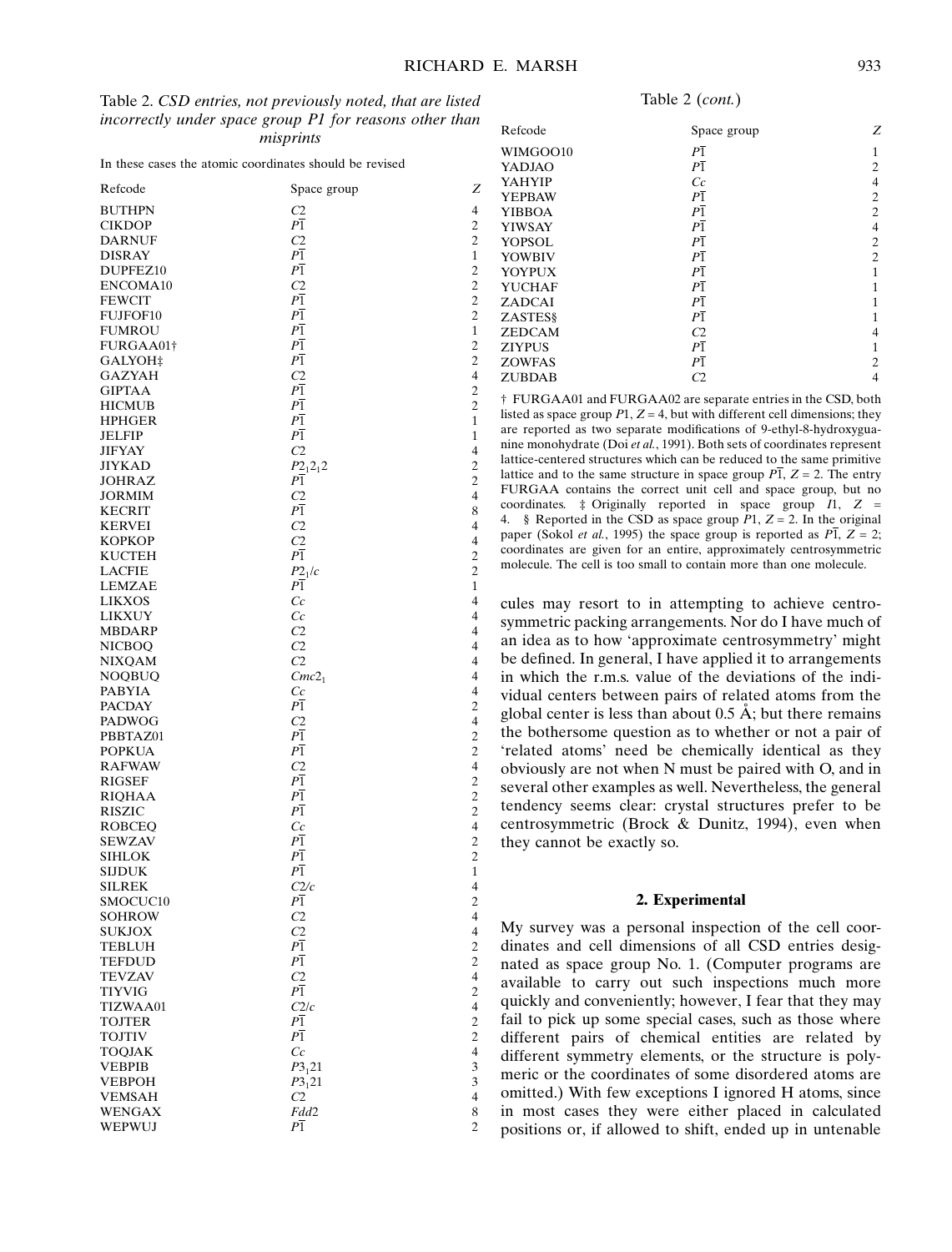sites. In almost all cases of a previously unnoted space group error I inspected the original publication in an attempt to learn the reason for the error; I was seldom successful.

In those 156 cases where the report of space group P1 was the apparent result of a misprint (for  $\overline{P1}$ ), the first sign of trouble was that the number of atoms for which coordinates were available was less than that expected from the value for Z (or from the unit-cell volume). Sometimes the original paper provided a clue that the correct space group was  $\overline{P1}$ ; often there was no such clue. In all cases I calculated interatomic distances, out to  $3.2 \text{ Å}$ , based on the coordinates in the CSD, but presuming the space group to be  $\overline{P1}$  rather than  $P1$ ; in no case were there any unusual contacts (as would surely have been the case if the space group were actually P1 and the authors had provided coordinates for only one formula unit).

The search for an approximate center of inversion in structures of chiral compounds was based, primarily, on a program written by V. Schomaker (Marsh et al., 1998), slightly modified for space group P1 rather than  $Pna2<sub>1</sub>$ or  $Pca2<sub>1</sub>$ . In this program the moment centers of the two independent molecules are calculated and moved to a common origin; attempts are then made to match, across this origin, each atom of one molecule with an atom of the second molecule within some specified tolerance, such as  $0.5 \text{ Å}$ ; if desired, a specific pairing of atoms can be designated. For structures containing disordered atoms, counter ions, water molecules or other solvents, individual attention was often needed. This program was also of help in searching for centers of symmetry in achiral cases where a preliminary inspection of coordinates suggested that the space group might be incorrect. However, in most of these latter cases, particularly when the corrected space group was other than  $P\overline{1}$ , the averaging in the higher-symmetry space group was performed with simple Fortran programs.

# 2.1. KOKNUT

This compound, with empirical formula  $(Cr_4S_4Cp_4)\cdot [(Cr_3VS_4Cp_3(MeCp)]$   $(Cp = cyclopenta$ dienyl), is reported in space group P1 with  $Z = 1$ . In this description the unit cell contains two distinct metal complexes, each consisting of a tetrahedral cluster of metal atoms with an S atom bonded to each tetrahedral face and a cyclopentadienyl group attached axially to each of the four metal atoms. One cluster contains four Cr atoms, while the other contains one V and three Cr atoms; the Cp ring attached to the V atom is methylated at one position. However, the coordinates derived for this structure are unsatisfactory. The most serious problems involve the Cp rings, for which the  $C-C$  bond lengths range from  $0.96$  to  $1.98$  Å with one severe outlier at  $2.49$  Å. (While it is possible that this latter value results from a misprinted coordinate, it is not clear which atom is at fault: the entire ring is severely distorted.) In the methylated Cp ring the methyl group is displaced by  $\sim$ 30 $\degree$  from its expected direction. The Cr–S distances, while not so dramatically disparate, cover a range from 2.10 to  $2.38 \text{ Å}$ . Clearly, something is quite wrong. Indeed, the authors (Pasynskii et al., 1988) note that 'the inadequate quality of the single crystals ...precluded a highly accurate determination of the geometrical parameters' (the final  $R$  was 0.075.)

The triclinic cell can be transposed to a C-centered cell with dimensions  $a = 17.639$ ,  $b = 8.074$ ,  $c = 16.707$  Å,  $\alpha$  = 90.63,  $\beta$  = 117.55,  $\gamma$  = 89.71°. Here, the values of  $\alpha$ and  $\gamma$  differ from 90 $\degree$  by amounts that would appear to be prohibitive: the s.u.'s given by Pasynskii et al. (1988) are  $\sim$ 0.001 Å in the cell lengths and 0.009 $^{\circ}$  in the angles. However, such 'standard uncertainties' are measurements of precision rather than of accuracy and it is well known that the actual errors may be far larger (Taylor & Kennard, 1986; Marsh, 1995). The atomic coordinates, when transformed to the C-centered description, can be averaged (in sets of four) according to space group C2/c within an r.m.s. deviation (from the additional symmetry elements) of 0.10 Å. This  $C2/c$ -averaged structure is far more reasonable than the original one, with effectively identical Cr $-S$  bond lengths of 2.258 (9)  $\AA$  and a narrower range of  $C-C$  bond lengths in the Cp rings, 1.34 $-1.68$  Å. (The latter distance includes, in the averaging, the pair of atoms separated by 2.49  $\AA$  in the P1 description.)

If the proper space group is  $C2/c$  and the empirical formula is correct, the V atom and the associated Me-Cp ring must be disordered. In any event, it is clear that a definitive description of the structure is not available. I have not included it in Table 2.

## 2.2. YORTII

This is an even more puzzling structure. The compound,  $C_{16}H_{19}N_3O_3 \cdot H_2O$ , comprises a 4-methylcyclohexanedione(2,6) ring linked to an N-methylpyridine ring by a  $-CH = N-NH-C(O)$  grouping; it is described as a monomer with two molecules (plus two water molecules) per cell. However, the coordinates (Strakov *et al.*, 1993) lead to a distance of  $1.56 \text{ Å}$ between an O atom of the cyclohexanedione group in one molecule and a methyl C atom of the cyclohexanedione group in a neighboring molecule, suggesting that the compound may have polymerized. (The original authors make no mention of this short distance nor of any polymerization.) However, this atomic arrangement is so unusual as to be, almost certainly, incorrect: the  $C(ring) – C(methyl) – O$  'bond' angle is approximately linear,  $174^\circ$ , whereas the angle at the O atom is approximately tetrahedral and the C(ring) atom has four tetrahedrally arranged neighbors. I cannot imagine what sort of bonding might lead to such a grouping of atoms. In addition, one of the two water molecules of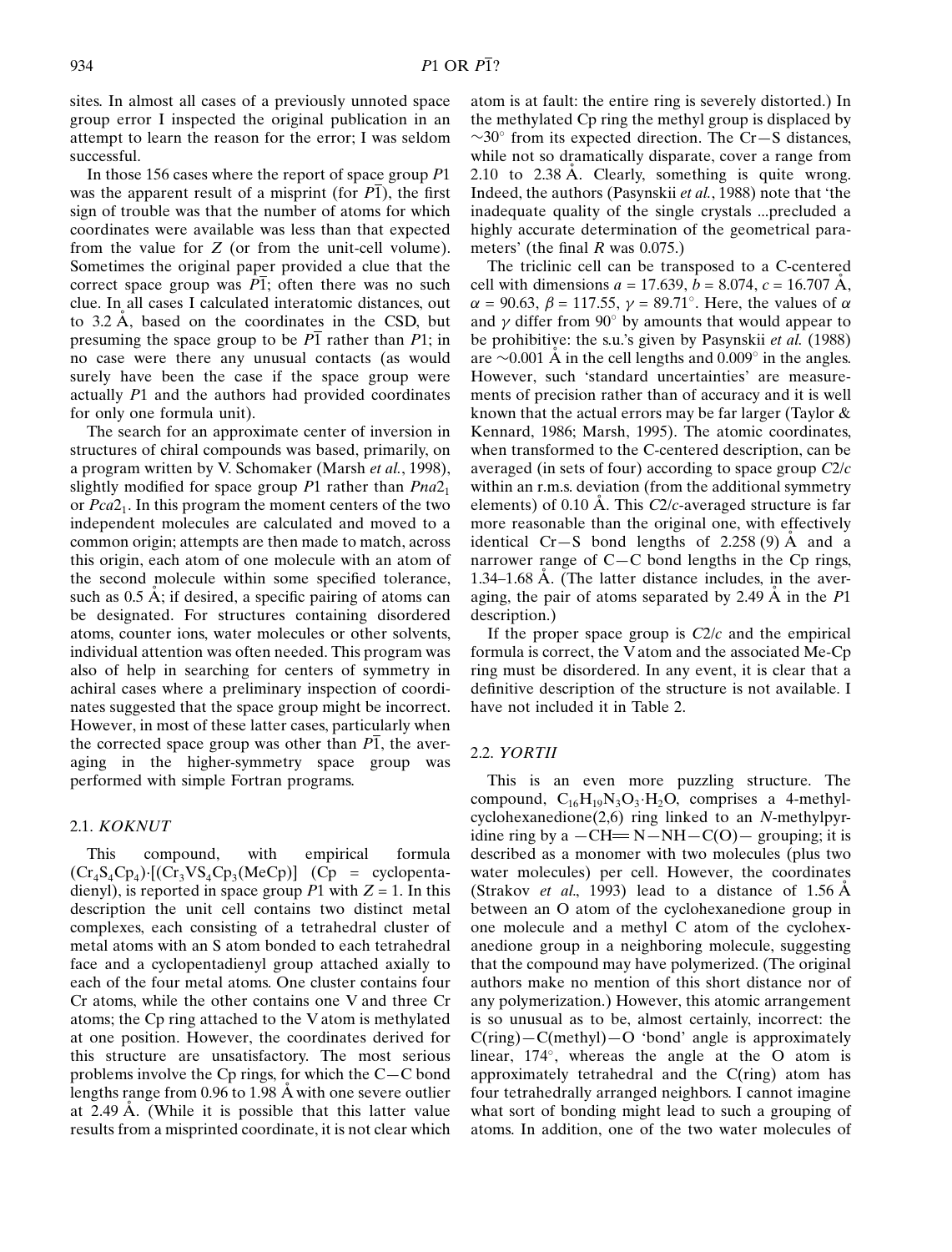crystallization seems to be in a peculiar position, its closest neighbors being two C atoms (at  $2.82 \text{ Å}$ ) rather than some of the potential hydrogen-bonding groups.

What might be going on? The final  $R$  reported by Strakov et al. (1993) was high, 0.149; moreover, equivalent bond lengths in the two molecules are highly disparate, by as much as  $0.64$  Å. Except for four pairs of atoms, there is an approximate center of inversion relating the two molecules; the four exceptions are the water molecules of crystallization and the  $C(CH_3)$ , groupings in the cylohexanedione rings, which include the C(ring) and C(methyl) atoms noted above. When the coordinates of the remaining atoms (those related by the approximate center) are averaged across that center, the resulting bond lengths are much more reasonable. Perhaps, then, I may be allowed to conjecture that the entire structure is centrosymmetric, space group P1, and that the peculiar positions derived for the dimethyl grouping and the water molecule resulted from difficulties associated with refining the structure in the noncentrosymmetric P1. In any event I believe that the entries for YORTII, as well as for KOKNUT, should be noted as unreliable.

### 3. Final comments

There is one important point that must be considered: when (and how) can one be certain that a structure should be described as exactly centrosymmetric (space group  $\overline{P1}$ ) rather than only approximately so  $(P1)$ ? I believe that the correct answer, in the absence of conclusive non-crystallographic evidence, is `never' (and `in no way'). Incremental distortions from centrosymmetry are without influence on the diffraction intensities. Small but finite distortions affect principally the very weak reflections, which are typically measured relatively inaccurately (because of background effects) and are often omitted. Moreover, if the distortions are small the correlation coefficients between the parameters of related atoms are large, so that convergence is difficult or impossible to achieve and uncertainties in the correlated values are meaningless. (As noted earlier, bond-length and bond-angle differences between related entities become more uncertain than their sums or average values.)

There is also the question as to whether one would expect the energy minimum in a molecular crystal to favor a truly centrosymmetric arrangement or a slightly non-centrosymmetric one – whether the intermolecular potential function would have a single or a double minimum. To calculate (with confidence) such a function for anything but a very simple crystal is a daunting task that must await future generations. There are many examples of superstructures, often forming at low temperature, where small, systematic shifts from a symmetric arrangement are clearly evidenced by weak superlattice reflections or by small violations of spacegroup absences; in most such cases, I believe, the antisymmetric shifts are  $0.5 \text{ Å}$  or more for at least some atoms. If the separation between energy minima were appreciably smaller than that, perhaps of the order 0.1- $0.2$  Å, one might well expect a disordered (either static or dynamic) structure; except at low temperatures, such disorder might be adequately modeled with anisotropic displacement parameters and would probably go unnoticed.

An interesting example of this  $P1-P\overline{1}$  ambiguity is provided by FUYCOR, a crown ether (15-crown-5) complex with  $Mg(SCN)$ , (Wei et al., 1988); it is not included in Table 2. Here, the two molecules in the triclinic cell are paired across a common center of symmetry within an r.m.s. deviation of  $\sim 0.08$  Å. However, two pairs of C atoms have mismatches (across the common center) of  $\sim 0.3$  Å and electron density maps in  $\overline{P1}$  showed these atoms to occupy two sets of half-populated positions. The choice was then between an ordered structure in P1 or a disordered structure in  $\overline{P1}$ . The authors opted for the former, since an electron density map phased from the ordered P1 structure showed only one position for each of these C atoms. (From my experience, this is a false argument. When deviations from centrosymmetry are small, Fourier maps reflect very faithfully the antisymmetric component of the assumed structure and cannot be used as reliable indicators as to whether the antisymmetry is real or only a result of the assumption.) Final refinement in  $P1$  was rather unsatisfactory: convergence was not reached  $[(\Delta/\sigma)_{\text{max}} = 1.06)]$ , B's for related atoms were disparate and  $R$  was large at 0.093. In this case a definitive choice between  $P1$  and  $P1$  probably cannot be made. Also, perhaps the choice is unimportant, so long as only the average structure of the molecule is wanted and differences between the two molecules (which reach  $0.13 \text{ Å}$ ) are ignored. However, refinement in  $\overline{P1}$  might have been preferable, with fewer parameters and normal convergence.

Another interesting example is TAMLAU,  $[C_9H_{18}N_3][NbClO_4(H_2O)]$  (Schäfer *et al.*, 1991). Here, an approximate center relates pairs of equivalent atoms within r.m.s. deviations of less than  $0.1 \text{ Å}$  for all three coordinates; the maximum deviation for any pair of atoms is  $\sim 0.3$  Å. Yet, satisfactory convergence was reached in space group P1 and all the heavy-atom parameters, including anisotropic  $U^{ij}$ 's, were reasonable (except for the coordinates of some of the H atoms). Corresponding bond lengths involving related atoms are in agreement almost within the reported uncertainties, indicating that correlations were not serious. I have attempted refinement in space group  $\overline{PI}$ , based on the original  $F_{obs}$  values, with unsatisfactory results: R remained high (0.125; the original authors report a value of 0.034 for their P1 refinement),  $U^{ij}$  ellipsoids were large and anisotropic, and difference maps clearly suggested that several atoms should be split into two